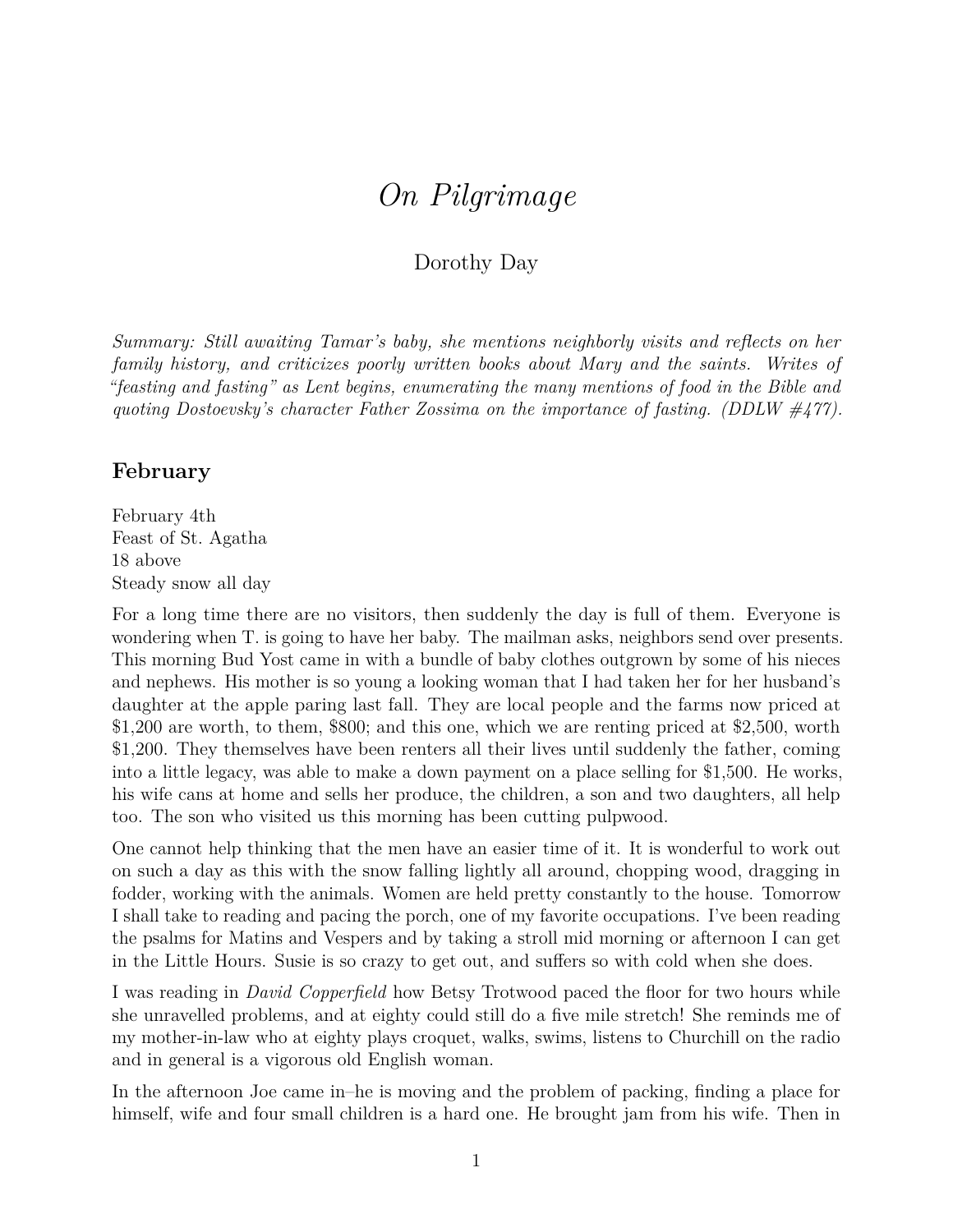the late afternoon, Alma and Leslie who are on the next farm came, Leslie to fetch home a goat he was buying from Joe, and Alma to take a lesson in hooked rug making and knitting. Her baby will be due next August. She is a wonderful little housekeeper and cooks and cans and bakes. Their house is of logs, very uneven, low-ceilinged, irregular, only 3 of the 7 rooms inhabitable. But they are managing. She canned twenty roosters last week. Last month they slaughtered and the other day Leslie brought us some of her scrapple. She boiled the head and feet, picked the bones and ground them up, mixed them with home ground corn meal and cooked them like mush. The scrapple comes out of the pan in a firm cake to be sliced down and fried.

Little by little I learn more about the neighborhood. No Negro families for instance. All of Dutch or Irish descent. No unions. Stocking factory, Victor plant and mines all unorganized. This week there is an election to decide whether the workers in the Victor plant want a union. The local paper in an editorial urges against it. How can a union organizer get in one of these tight little communities. It certainly demands courage. And in spite of Republican propaganda to the contrary, it is not just "business is business," and the desire to increase the dues-paying members of a great union like the C.I.O. Auto Workers, of which this will be an affiliate. Power, perhaps, and the desire of the worker to feel his strength, his importance, his responsibility as a man, and not just a wage slave,–this desire motivates men.

Yesterday we went to Dr. Tobias–T. has been going weekly to him. His office is in a store just off the square. There were a dozen there before us. All poor people, all shabbily dressed, all workers of farm background.

There was one young mother with five children. When T. has her two trying to tear up magazines and spit on the windows, she is not at all embarrassed because all the mothers bring their children everywhere. They have to.

Dr. Tobias is an all around family doctor, a tired, youngish man, full of common-sense. He dispenses calcium pills to the expectant mothers, cough medicine to the children, etc. No prescriptions or going to the drug store. His charge for delivering the baby is \$35. The hospital "The Pines," four dollars a day for the mother, one dollar for the baby.

Friday, February 6th

Feast of St. Dorothy

St. Dorothy is the patroness of gardeners and when I think of a garden I think of a garden enclosed, as the Blessed Mother is described to be. A wall is a lovely thing–with fruit trees and hollyhocks and tall things growing against it. A garden not too small to have a grape arbor at one end where there can be tables and chairs and benches for outdoor meals. Such a garden is for women and children so that there can be no straying of little feet.

St. Dorothy, pray we may one day have such a garden, that we may settle long enough in one place to put roots in, if not our own, since we are pilgrims, at least a tree's, a vine's.

One of the vows the Benedictine's take is stability. And there is such wandering today, from job to job, from home to home. Most people want a settled place, but economic circumstances make it hard.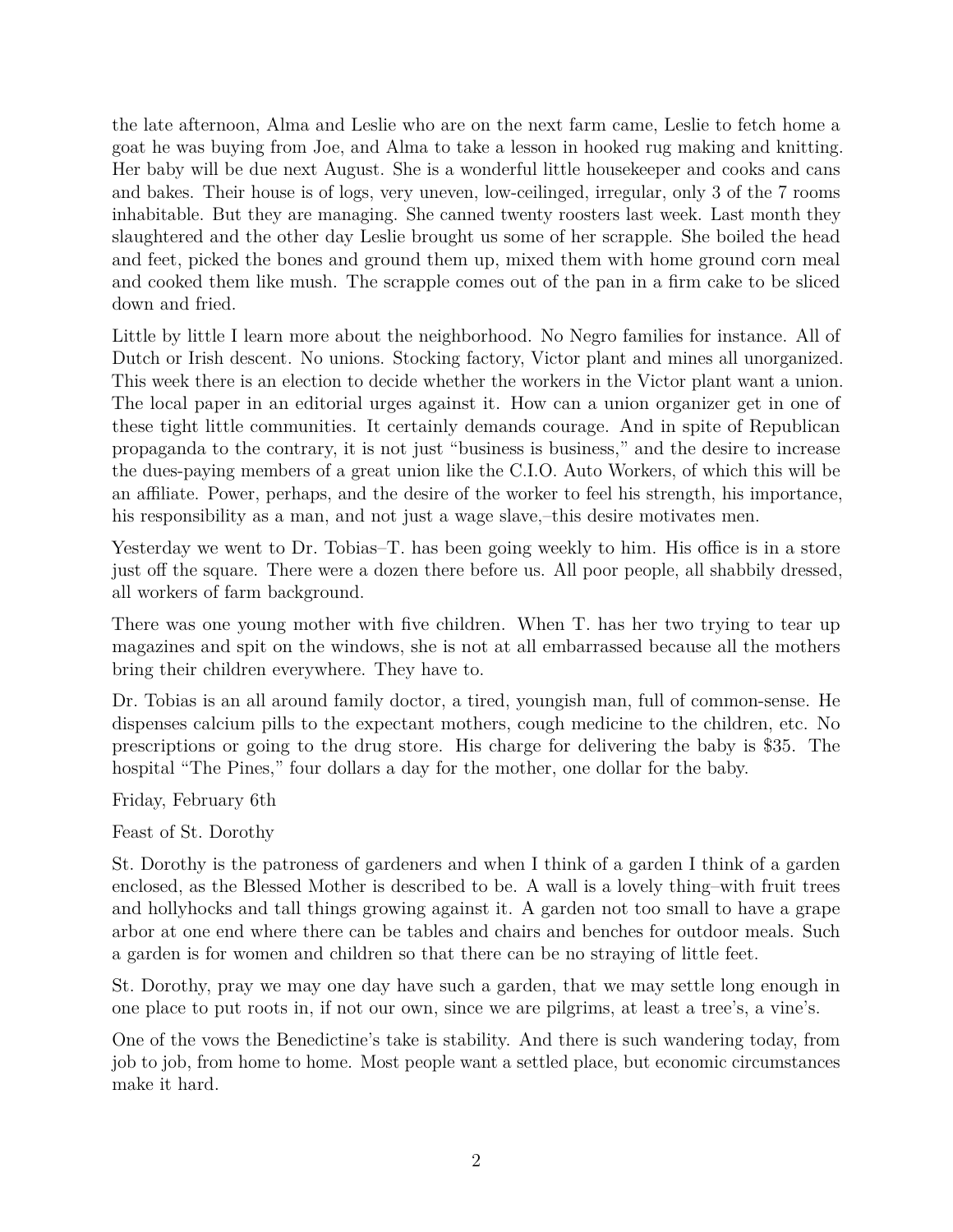Our life is made up of meals. We have been making beautiful cakes, pies and cookies, much to the delight of David and the children, to vary our monotonous diet.

Susie has a good appetite and ploughs her way sturdily through a breakfast of wheat cereal, apple sauce and a full 8 oz. of milk. But Becky eats like a bird. A bit of whole wheat bread, a piece of apple, a handful of wheat when the chickens are fed, a piece of raw carrot, a bit of raw oats. She has a great liking for these things. T., when she was a baby, refused a bottle after she was weaned at 10 months, drank only a few swallows of milk, and made each meal a torment. Then when she had to be away from home at the hospital for a week with abscessed ears, she almost starved, since she would not take a bottle and no one had the patience to feed her. I can remember bringing her home from the hospital looking gaunt and starved, weeping over her all the way. Then she was so ravenous I had to get up in the middle of the night to make cereal for her. She had bronchitis that winter and I worried over her constantly. I remember one doctor telling me, "Throw away your thermometer. Babies are hard to kill." He was a clinic doctor and saw many sicker than mine.

O the generations of mothers! Of women and babies! I have pictures of my mother's mother and grandmother on the one hand, and myself and daughter and granddaughter. Six generations of us.

My mother used to nurse her baby sister as a little girl, and so had a taste of motherhood long before she had five of her own. That little sister died last year, and my mother four years ago. Charity Washburn, Anna Satterlee, Grace Day, Dorothy, Tamar, Rebecca, six generations living during wars, revolutions, earthquakes, hurricane, and more war.

My mother said as she was dying–"I have lived enough," But up to a week or so before her death her appetite for life had not diminished. She loved life, passionately, intensely, wanted to live, and felt that life was full, was thrilling even at seventy-five.

Her last child was born when she was forty-five and of course I thought of her as old then. She was not well after that for a year or so, and every morning I used to get up with my brother at four thirty–change him, feed him and put him into a warm carriage beside the fireplace in the library to take another nap while I studied Virgil before getting breakfast. I was in my last year of the Robert Waller high school in Chicago and I loved Latin so much that I read the Ecloques besides the Aenead.

Our teacher, Dr. Matheson so inspired us with enthusiasm that he offered to teach Greek to any who wished to remain an additional period after school. A number of us did, and got through Xenophon and the New Testament. There are not many such teachers today.

I should not have studied half so well if I had not had that baby to get up with in the morning.

We were very poor then. My father's newspaper had failed and he was without a job for some time. It was not long after that he got another post as racing editor of a New York paper and our difficulties were over–we had recovered as we had many times before. Our status was that of most professional people in the cities. We owned nothing, only personal effects –we had nothing in the bank. We lived from week to week. We were poor but we lived as though rich. Our standards were American standards. On my father's side there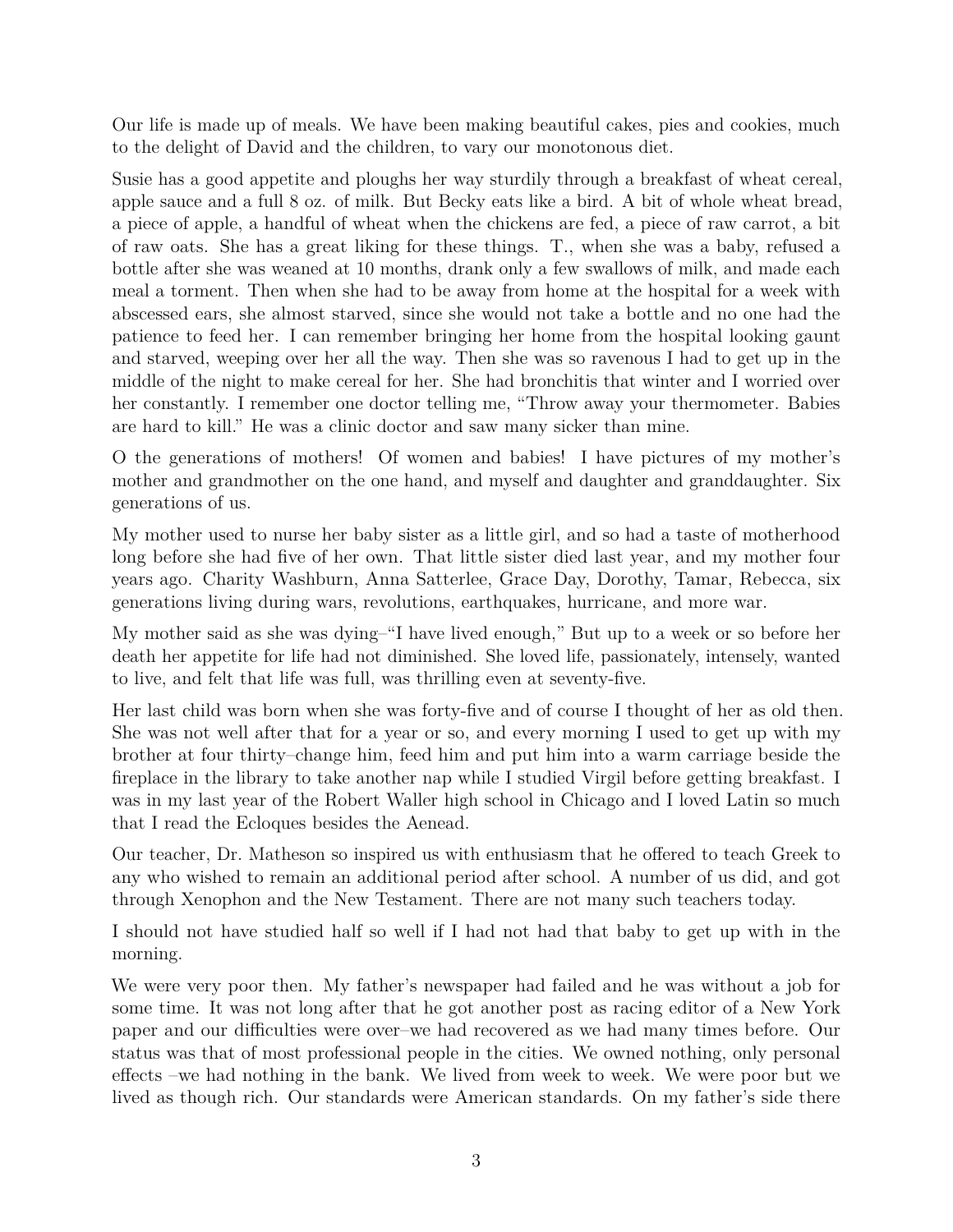were farmers and doctors in the South, Tennessee. The farmers were land owners but the moneyless doctor was the respected one.

My mother's people, on the other hand, were whalers, or mill workers. Her father had been a chairmaker, so his discharge from the army stated, after the Civil War, but he had been a war prisoner, had tuberculosis, and died young, leaving a widow with five children, so my mother at fourteen went to work in the local shirt factory.

Workers and scholars. How mixed up we are in the United States. And what misconceptions the rest of the world has of us. There is so much pose of prosperity in our big cities that when one sees a farm mother with home-made clothes on herself and her brood of children in a city bus station, she has the appearance of destitution. And yet she and her husband may own their acres, their home, their means of production.

In the slums, in the most crowded noisome tenements, young girls emerge for work as for the evening's pleasure dressed like movie stars.

Taking people all in all, it is hard to tell who are the oppressed, who are the proletariat, the dispossessed, the propertyless. Until suddenly (if there is peace, no threat of war, no increase of armaments) there is a depression, wheels stop turning, chimneys stop smoking, and 14 million people are out of work.

And that fear hits the countryside too. The stocking factory has closed down. The sand mines are idle. The Victor plant is pulling out. No cash income. How will we live? It is lonely in the country. There is relief in the city. There everyone's disaster is no one's disaster. Misery loves company. And so the farms are deserted.

Well, how do you live without cash anyway?

February 11

I began to write this on the Feast of our Lady of Lourdes when I went to my bookshelves to find something about our Blessed Mother to read. I picked up two books, opened them for a bit and closed them both with horror and sat down with my missal instead. I'm not going to mention the names of the two books nor their authors. I'd prefer to talk of the splendid hagiography of Fr. Thurston and Donald Attwater (the reused Butler), Gheon, Ida Coudenhove, Margaret Monroe and other modern writers.

In the first of the two books aforementioned, the saintwriter declares that the Blessed Mother, with lighted torches, was seen setting fire to a dance hall, where couples were carousing, and burning it to the ground with 400 people therein! The second book had a little chapter about eating: "The saints went to their meals sighing. St. Alphonsus, when sitting down, would think only of the sufferings of the souls in purgatory, and with tears would beseech Our Lady to accept the mortifications he imposed upon himself during meals. Blessed de Montford sometimes shed tears and sobbed bitterly when sitting at table to eat. If such have been the feelings of the saints what shall we say of those of Mary? . . . St. Jerome (in a letter to Heliodorus) said that this wonderful child only took, toward evening, the food which an angel was wont to bring her."

No wonder no one wants to be a saint. But we are called to be saints–we are the sons of God!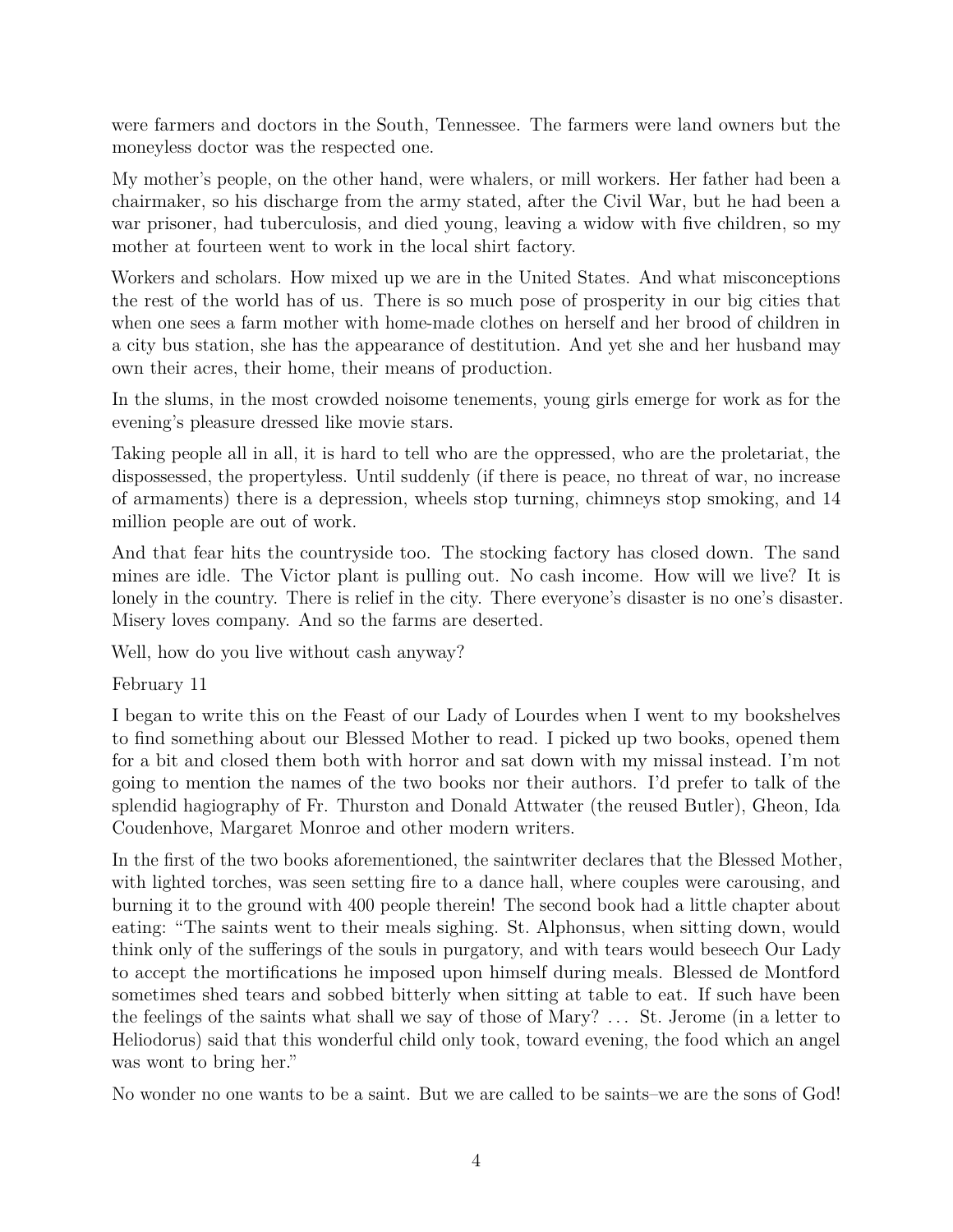Thank God for the missal! I turned for refreshment to the Mass for the day.

"The flowers have appeared in our land, the time of pruning is come." (That is literally true. In the country they have been pruning the fruit trees and grapevines the early part of this month.) "Arise, my love, my beautiful one and come; my dove in the clefts of the rock, in the hollow places of the wall. Show me thy face, let thy voice sound in my ears, for thy voice is sweet and thy face comely."

Filled with joy at this so different address to the Mother of Christ, I went on reading that chapter in the Canticle of Canticles–"Behold my beloved speaketh to me: Arise, make haste, my love, my dove, my beautiful one, and come. For winter is now past, the rain is over and gone. The fig tree hath put forth her green figs; the vines are in flower with their sweet smell. Arise, my love, my beautiful one and come.... Catch us the little foxes, that destroy the vines."

The little foxes–it is about the little foxes I wish to write –the little foxes that destroy the beautiful vines that prevent the grapes from coming to fruition. In other words, the little misconceptions of feastings and fastings that keep us from rejoicing in true devotion during this season of Lent.

In the Mass of this very day there were two prayers, begging for "health both of soul and of body" and "that physical and moral health which we desire." I want to write about feasting and fasting and the joys and beauties of both, because, although this is a feast day on which I begin this writing, it is also Ash Wednesday.

How much there was about food in the Old Testament. Adam raised food for himself and Eve, and did it with pleasure. After the fall of Adam, ploughing and seeding and harvesting, earning one's daily bread either as a husbandman like Cain or shepherd like Abel, was a difficult and painful affair. Sacrifices of food were offered to the Lord, whether of beasts, or of bread and wine–food because it represented our life–what we live by. We offered our lives to the Lord. We also lust after food as Esau did when he sold his birthright for a mess of pottage. The Israelites complained of their food in the desert and yearned after the flesh pots of Egypt even with the bondage and slavery it entailed, even though the Lord fed them bread from heaven and water from the Rock, food that had every delight and taste.

Who can forget the widow's cruse of oil which was never diminished; Ruth gleaning in the corn; Daniel and his three companions living on "oats, pea beans and barley corn"; and the meal that was served Daniel in the lion's den by the prophet Habacuc? St. Bonaventure said that after the long fast of our Lord in the desert, when the angels came to minister to Him, they went first to the blessed Mother to see what she had on her stove, and got the soup she had prepared and transported it to our Lord, who relished it the more because His Mother had prepared it. Of course.

How many times fasting is enjoined in the Old Testament. Whenever there was war, as penalty for their sins, the Jews were told to fast, and to fast joyfully, not with long faces. Over and over again the chosen people were urged to do penance, to fast, even their cattle, not only as a sign of sorrow for sins, an offering to God of their life, but also to have the means to show their love for their brother who was afflicted.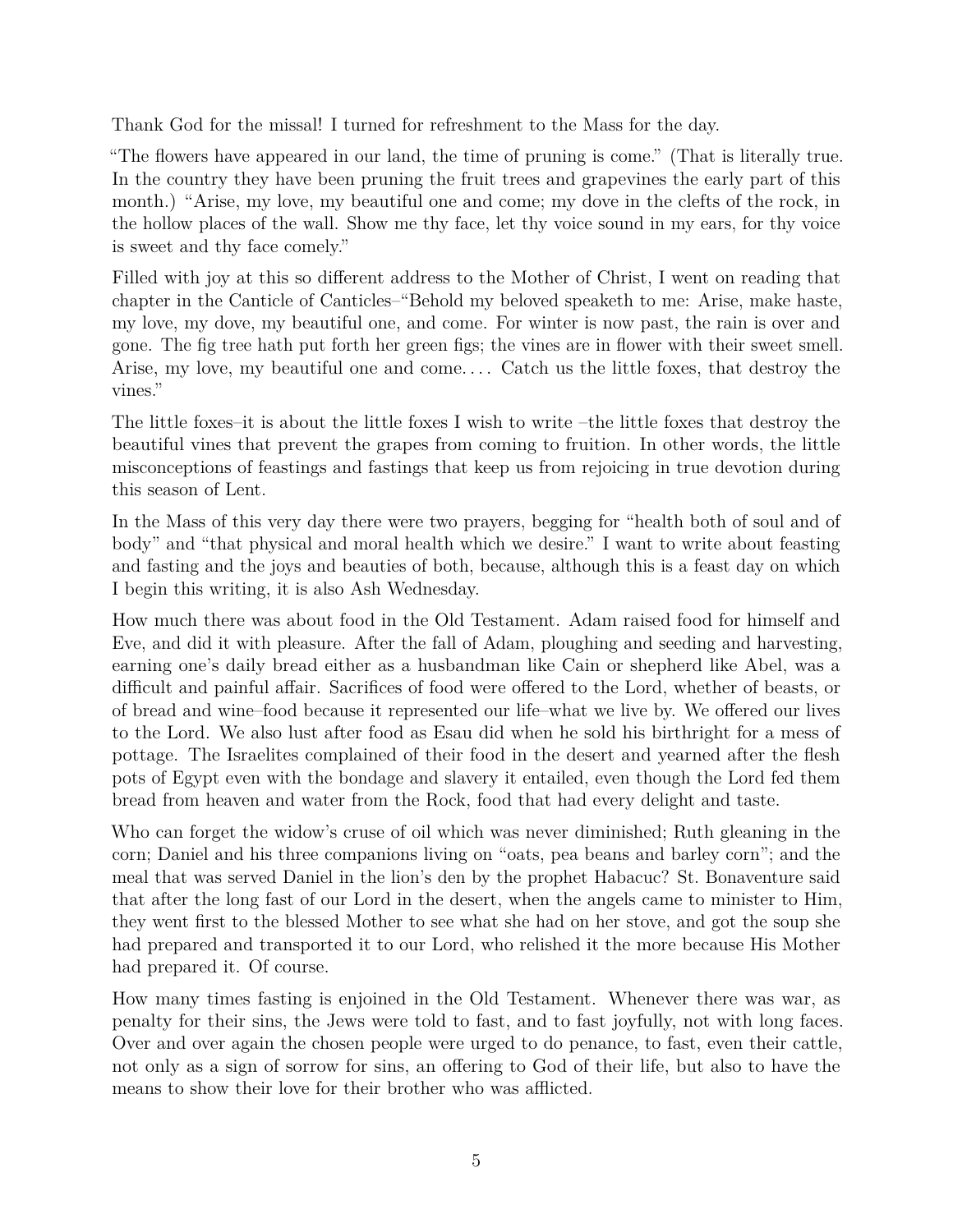How shall we have the means to help our brother who is in need? We can do without those unnecessary things which become habits, cigarettes, liquor, coffee, tea, candy, sodas, soft drinks and those foods at meals which only titillate the palate. We all have these habits, the youngest and the oldest. And we have to die to ourselves in order to live, we have to put off the old man and put on Christ. That it is so hard, that it arouses so much opposition, serves to show what an accumulation there is in all of us of unnecessary desires.

Instead of quoting Fr. Lacouture or Fr. Hugo, Id like to quote Fr. Zossima, that very much alive character in Dostoievsky's Brothers Karamazov:

"The world says, you have desires, and so satisfy them, for you have the same rights as the most rich and powerful. Don't be afraid of satisfying them and even multiply your desires . . . I knew one 'champion of freedom' who told me himself that, when he was deprived of tobacco in prison, he was so wretched at the privation that he almost went and betrayed his cause for the sake of getting tobacco again! And such a man says, 'I am fighting for the cause of humanity.'

"How can such a one fight, what is he fit for? He is capable perhaps of some action quickly over, but he cannot hold out long. And it is no wonder that the people instead of gaining freedom have sunk to slavery and instead of serving the cause of brotherly love and the union of humanity, have fallen on the contrary, into dissension and isolation.

"The monastic way is very different. Obedience, fasting and prayer are laughed at, yet only through them lies the way to real, true freedom."

I have always meant to go through the New Testament to see how many times food is mentioned, how many times Christ dined, supped, picnicked with His disciples. He healed St. Peter's mother-in-law and she rose to serve them. He brought the little girl back to life and said, "Give her to eat." He broiled fish on the seashore for His apostles. Could it possibly be that Mary was less solicitous for the happiness and comfort and refreshment of others?

It is a part of woman's life to be preoccupied with food. She nurses her child, she has nourished him for nine long months in her womb; it is her grief if her breasts fail her; she weeps if her child refuses to eat. Her work, as food provider is her pleasure and her pain, pain because of the monotony and because right now the cost of food has gone up one-hundred percent.

There are many ways to write about the problem of food.

The heretical attitude of mind which feels shame of the body, disgust at its functions, distaste at supplying its necessities, fear of its joys, has resulted in a most exaggerated attention to food. First we neglect it because we think of eating as a gross pleasure. Then we lose interest in preparing food for the family, then we turn to store and factory foods with all their talk of vitamins and calories.

From the standpoint of health, there are two good books which stimulate many thoughts on food. Dr. Price's *Nutrition and Physical Degeneration,* and Alexis Carel's *Man the Unknown.* We eat to have strength in order to serve God. If there are pleasures of taste to oil the heavy labor of production, we should take them gratefully from the good God. I'm sure the Blessed Mother did not neglect her family duties. I am sure St. Joseph provided a good piece of wood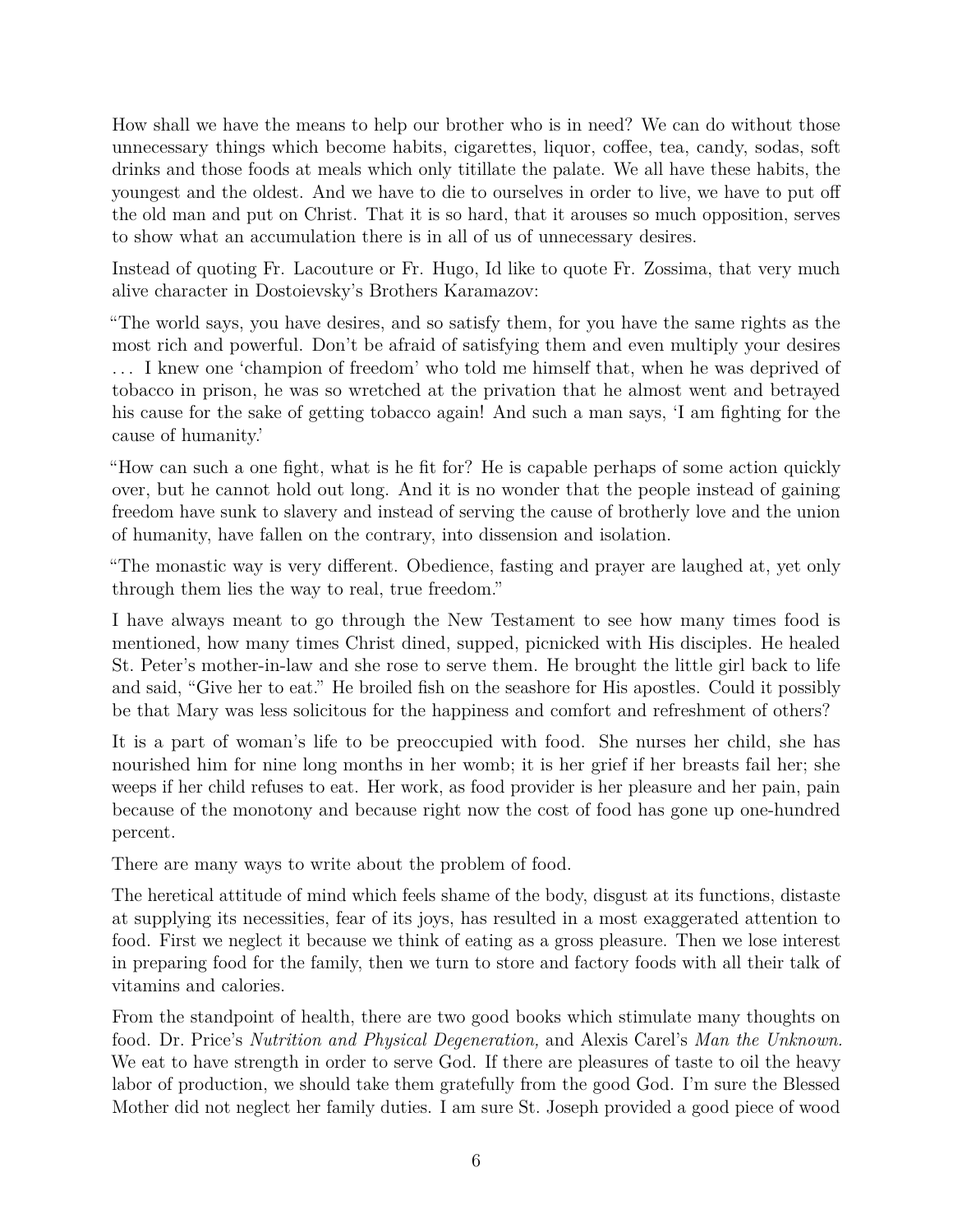which Mary kept scrubbed and perhaps waxed, and she who "with her bosom's milk didst feed her own Creator, Lord most high," must have seen to it that suitable meals were served on that board to Him who was "like unto us in all things save only sin."

I have been getting an idea as to what was eaten in those days by what is eaten now by people in the same region. Reviewing a book for the Commonweal, *In the Footsteps of Moses,* led me to T. E. Lawrence, and then to Doughty's *Arabia Deserta.* At the same time I was reading Bazin's *Life of Fr. Charles de Foucauld.* And, of course, The Desert Fathers.

Wheat, butter and honey, dates, wine and oil, mutton, calves, fish and quail–these are all mentioned in the Bible. Aside from feasts there was a monotony of diet that we should get back to for the sake of simplifying our lives, for the sake of being more truly poor with Him, for the sake of fasting, and for the sake of health. A handful of ground wheat with honey and milk on it makes a most delightful collation. A slice of whole wheat bread makes a fast day breakfast. You can buy a sack of wheat, a hundred pounds. You can live this way in city or country. This is Lent, and Lent is a wonderful time to begin again.

Back in May, 1741, Pope Benedict XIV said: "If this observance of Lent comes to be relaxed it is to the detriment of God's glory, to the dishonor of the Catholic religion, and to the peril of souls; nor can it be doubted that such negligence will become a source of misfortune to nations, of disaster in public affairs, and of adversity to individuals."

As in the days of the Old Testament, that prophecy of Pope Benedict XIV has come true with us.

## February 16

Still no baby! When a mother nurses her children and conceives while nursing, there is no way of telling the date of the new arrival. It was usually thought that a nursing mother did not conceive, but we know several who do, most regularly, so they do not know whether the next is due January, February or March. Nor can the doctors tell! When my child was born I could be pretty accurate as to the date, but the doctor informed me I was two month's pregnant when I knew I was five. Another young woman I knew in the twenties kept going to the doctor for seven months being treated for anemia, but by that time it was obvious she was pregnant. Some women show their pregnancy most obviously, others so little that one often reads of young women giving birth to babies when no one expected it. One of the strangest cases I ever heard of was of a young woman working in Margaret Sanger's birth control headquarters (planned parenthood, they call it now) who confessed one day, to the girl at the desk next to her, that she was going to have a baby that very day! There was a great hullaballoo in the office.

Today is a great day even though no baby has arrived. A farm has been bought. Three hundred dollars down payment has been made to Mr. Unger at Stotler's Crossroads. The total price is twelve hundred dollars for seventy acres of land that has not been farmed for twelve years, although people rented there and lived there up to last summer.

There are seven rooms, and an attic for storage. There is a good tin roof, good wood walls, badly papered, good hard wood floor; the doors and windows are bad. The porch is falling down. The chimney is slightly askew, there is a flood in the cellar under the living room. Water is to be had from a spring five hundred feet away. There is a well by the barn, long